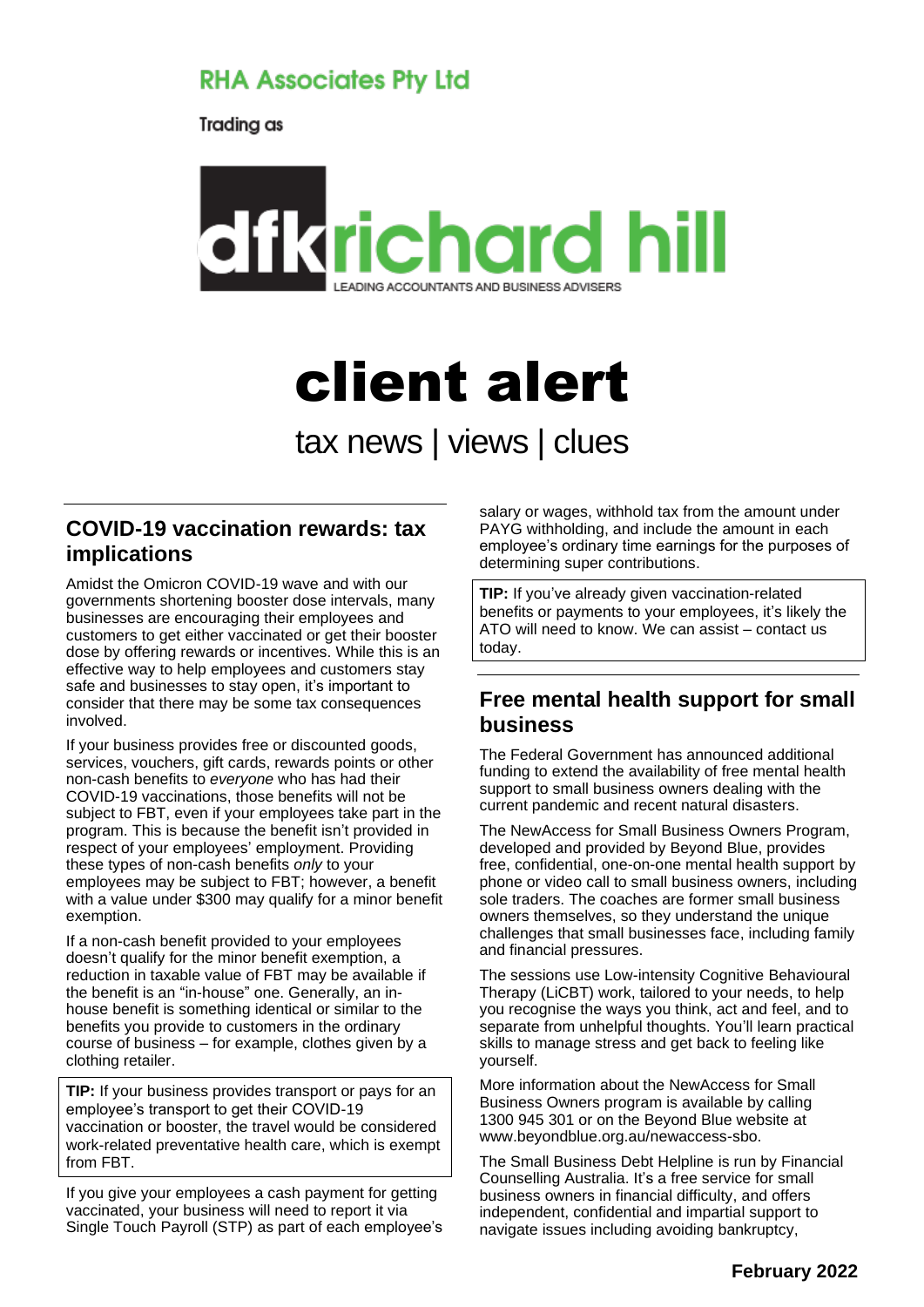negotiating payment plans, debt waivers, grant applications and insolvency.

The helpline's professional financial counsellors offer a listening ear and practical business advice. They don't sell anything or work on commission.

You can contact the Small Business Debt Helpline by calling 1800 413 828 or see the Small Business Debt website at https://sbdh.org.au/.

#### **Changes to recovery loan scheme for small and medium enterprises**

As a part of an economic package to help businesses recover from the impacts of the COVID-19 pandemic, the Federal Government provided low-cost credit to qualifying small and medium enterprises (SMEs) through the SME Recovery Loan Scheme. When it was first introduced, and until 31 December 2021, the government essentially guaranteed 80% of the loan amount. However, from 1 January 2022, as restrictions have eased, the government guarantee has been reduced from 80% of the loan amount to 50% of the loan amount. The eligibility conditions have also been slightly fine-tuned, with the scheme now due to end on 30 June 2022.

Eligible small and medium businesses with up to \$250 million turnover can access up to \$5 million in total from participating lenders.

Loans can be unsecured or secured and will generally be for terms of up to 10 years, with an optional repayment holiday period of up to 24 months. A loan can be used for a range of business purposes, including investment support or refinancing the preexisting debt of an eligible borrower.

The maximum rate will be capped at around 7.5%, with flexibility for interest rates on variable rate loans to increase if market interest rates rise over time. Participating lenders can offer any suitable product to eligible businesses except for credit cards, charge cards, debit cards or business cards.

## **Need more money in retirement?**

Retirees who own their own home and need more money in retirement can now access the Home Equity Access Scheme, run through Services Australia. The scheme was previously known as the Pensions Loans Scheme. Along with its new name, the scheme's fortnightly interest rate has been lowered to 3.95% per annum. To access the scheme, there's no need for you or your partner to be on the Age Pension, although certain other requirements need to be met, including being of at Age Pension age and owning real estate in Australia that can be used as security for the loan.

There are costs associated with starting and stopping the scheme – for example, Services Australia will place a charge or caveat on the property offered as security for the loan, and you'll need to pay the costs involved. These costs don't need to be paid upfront but can be added to the loan balance.

**TIP:** The scheme is flexible, which means you can stop receiving payments at any time and make repayments at any time, but regular repayments aren't required. Rather, you have the choice to wait to pay the loan, legal costs and accrued interest in full when you sell the property you've used as security.

Payments under the scheme will continue until you reach your maximum loan amount. This amount depends on your age, your partner's age (if you have one), and the market value of the property used as security. For example, for a single person aged 70 who has a home with a market value of \$800,000, the maximum loan amount available under the scheme is \$246,400.

## **Income protection insurance in super: beware of offsets**

Insurance within super is usually the most costeffective way for an individual to cover themselves in the event of a mishap. Most super funds typically offer three types of insurance for their members: life cover, total and permanent disability (TPD) and income protection insurance (or salary continuance cover).

Life cover (death cover) pays a lump sum or income stream to beneficiaries upon your death, or in the event of a terminal illness. TPD insurance pays you a benefit if you become seriously disabled and are unlikely to work again. Income protection insurance pays a regular income for a specified period, ranging from two years to five years, or up to a certain age, if you can't work due to temporary disability or illness.

Recently, the Australian Securities and Investments Commission (ASIC) reviewed the practices of five large super funds that provide default income protection insurance on an opt-out basis to their members, accounting for around 2 million MySuper member accounts.

Overall, ASIC found that most income protection insurance policies contain "offset" clauses, which mean that the insurance benefit is reduced or "offset" if you receive other kinds of income support. This is used as a way to reduce incentives for you to delay your return to work as a result of receiving more income while disabled than when working.

The review also found large variations between super funds in the types of income offset against income protection benefits.

ASIC found that trustees were not proactively giving members clear explanations about when insurance benefits would or would not be paid as a result of offsets. This information is obviously relevant when you're considering whether to opt out of default income protection insurance, and if you make an insurance claim.

ASIC's concern isn't that the offset clauses exist, but that relevant information to explain the clauses was not available in website communications or in welcome packs, and the clauses were only described in technical and legalistic language in insurance guides.

**Important**: Clients should not act solely on the basis of the material contained in Client Alert. Items herein are general comments only and do not constitute or convey advice per se. Also changes in legislation may occur quickly. We therefore recommend that our formal advice be sought before acting in any of the areas. Client Alert is issued as a helpful quide to clients and for their private information. Therefore it should be regarded as confidential and not be made available to any person without our prior approval.